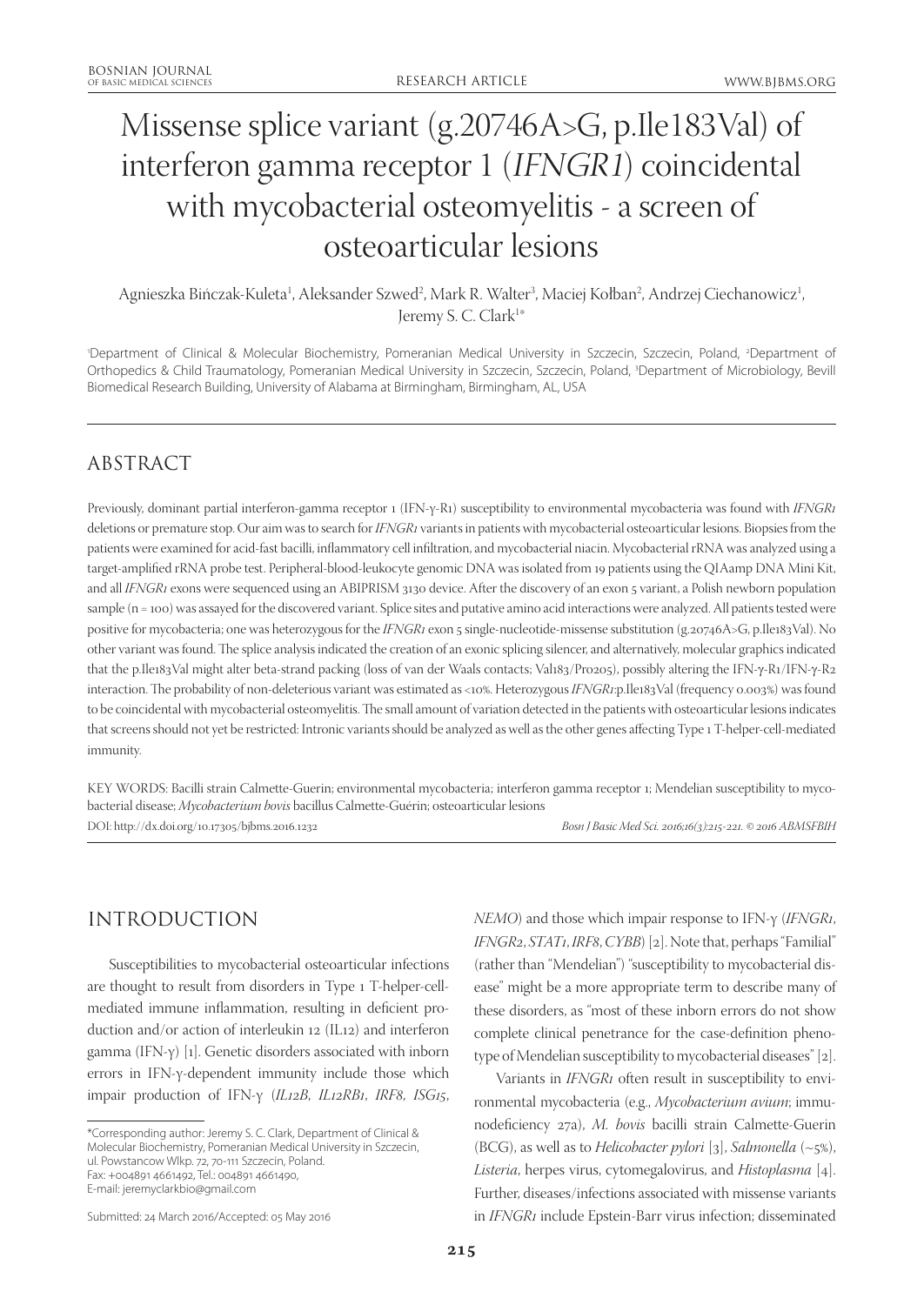*M. tuberculosis* infection (p.Gly219Arg [5]); allergies [6], dermatitis, and lymphadenitis; and variants of *IFNGR1* are thought to be associated with susceptibility to *Schistosoma mansori* and *M. tuberculosis* [7]. Promoter variants have been associated with atopic cataracts, protection against cerebral malaria [8], protection from tuberculosis [9], and with the clinical outcome of HBV infection in Chinese adults [10].

The signaling complex which binds IFN-γ is formed from a dimer of IFN-γ-receptor 1 (IFN-γ-R1) which then binds two IFN-γ-R2 molecules (note that the official short names for these proteins, P15260 and P38484, respectively, both have two hyphens according to UniProtKB, e.g., http://www.uniprot.org/uniprot/P15260); IFN-γ-R1 also interacts with JAK1, JAK2, and STAT1 (minimum evidence level 2 [11]). On binding to the signaling complex, IFN-γ induces antiviral activity, increases expression of the class II major histocompatibility complex, and causes B cell maturation and release of mediators of inflammation ([12]; IFN-γ is ubiquitously expressed and highly expressed in plasma/pancreas). IFN-γ itself is highly conserved: No variants of IFN- $\gamma$  have ever been found [13]. It is, therefore, perhaps not surprising that the receptor gene *IFNGR1* is also highly conserved, illustrated by the fact that only one missense polymorphism (defined as having a frequency >1% worldwide; p.Leu467Pro; frequency 5%) was found by the Exome Aggregation Consortium (ExAC) in 60,706 unrelated individuals [14]. In this study, three missense low-frequency (defined as frequency <1%) variants were found with world frequencies 0.1-1%: p.Val14Met, p.Gly180Arg, and p.His335Pro; and nine with 0.01-0.1%: p.Met11Leu, p.Thr31Ile, p.Val46Ile, p.Val61Ile, p.Asn79Ser, p.Pro148Arg, p.Glu197Lys, p.Thr189Lys, and p.Pro431Leu. The variant subject of this paper, p.Ile183Val, was found at 0.003%, only in the European (non-Finnish) population.

Tolerance to missense variants with frequencies <1% should be questioned, even if predicted to be "benign" or "tolerated" *in silico*, because of the likelihood of negative selection maintaining low frequency. Note that even the polymorphism p.Leu467Pro (which is probably a marker for another frequent causal variant [15]) is associated with allergies [6] and *Helicobacter* susceptibility [3] (p.Leu467Pro is listed in this reference as Leu450Pro, i.e., minus the signal peptide).

Two of the three missense low-frequency variants found with the highest frequency >0.1% have been found to be associated with deleterious effects: p.His335Pro and p.Val14Met. Although the p.His335Pro transcript assessment by ExAC shows polyphen output "benign" ("most likely lacking any phenotypic effect") and SIFT output "tolerated" ("not deleterious"), p.His335Pro is associated with susceptibility to *H. pylori* infection [3]. p.Val14Met (polyphen: "Possibly-damaging," SIFT: "Tolerated") is associated with the greatest risk for development of systemic lupus erythematosus in the Japanese

population in heterozygous state [12]. From those with a frequency 0.1-0.01%, p.Val61Glu was found in a compound heterozygote together with a deletion, resulting in recessive complete susceptibility to mycobacterial infection ([4]; note here, this variant was incorrectly described as p.Val61Ile and corrected in the Leiden Open Variation Database [LOVD] to p.Val61Glu).

The LOVD (www.lovd.nl/IFNGR1; Fokkema et al. [16]) listed 9 missense low-frequency variants of *IFNGR1* associated with disease (accessed November 2015; Table 1). All of these were associated with autosomal recessive immunodeficiency-27A, with susceptibility to mycobacteria (most often to *M. avium*).

*IFNGR1* variants associated with mycobacterial infections were extensively studied by Dorman et al. [4] using a large cohort of patients worldwide, and clinical features of recessive and dominant *IFNGR1* disorders were assessed. All dominant disorders found were associated with either c.819\_822del, 818delT, or 832G>T (p.Glu278\*); all producing truncated IFN-γ-R1 proteins. Most (79%) of the dominant partial patients had mycobacterial infections; one-third had osteomyelitis with no other organs apparently affected.

The aim of our study was to search for *IFNGR1* variants by sequencing all exons, in a cohort of Polish patients with osteoarticular lesions.

#### MATERIALS AND METHODS

#### Patients

From child patients hospitalized at the Clinic of Orthopedics and Child Traumatology at the Pomeranian Medical University in Szczecin, Poland, between 2005 and 2010, 20 consecutive patients (11 girls; 9 boys; mean admission age 12 years; age range 7-17 years) were diagnosed with osteoarticular lesions and enrolled at a children's clinic. Written informed consent was obtained from all legal guardians. The study protocol and DNA screen were approved by the Pomeranian Medical University Bioethics Committee in compliance with the Helsinki Declaration (2013 revision). Note that all patients had been inoculated using the BCG vaccine before age one.

#### Methods

Biopsies (open or needle biopsies from bone or arthroscopic synovial biopsies) were examined by a histopathologist for inflammatory cell infiltration, acid-fast bacilli, and with the Niacin test. A target-amplified mycobacterial rRNA probe test (Amplified MTD Test, Hologic, Wiesbaden, Germany) was used. One patient was omitted from the sequencing study, but at a later date, mycolic acid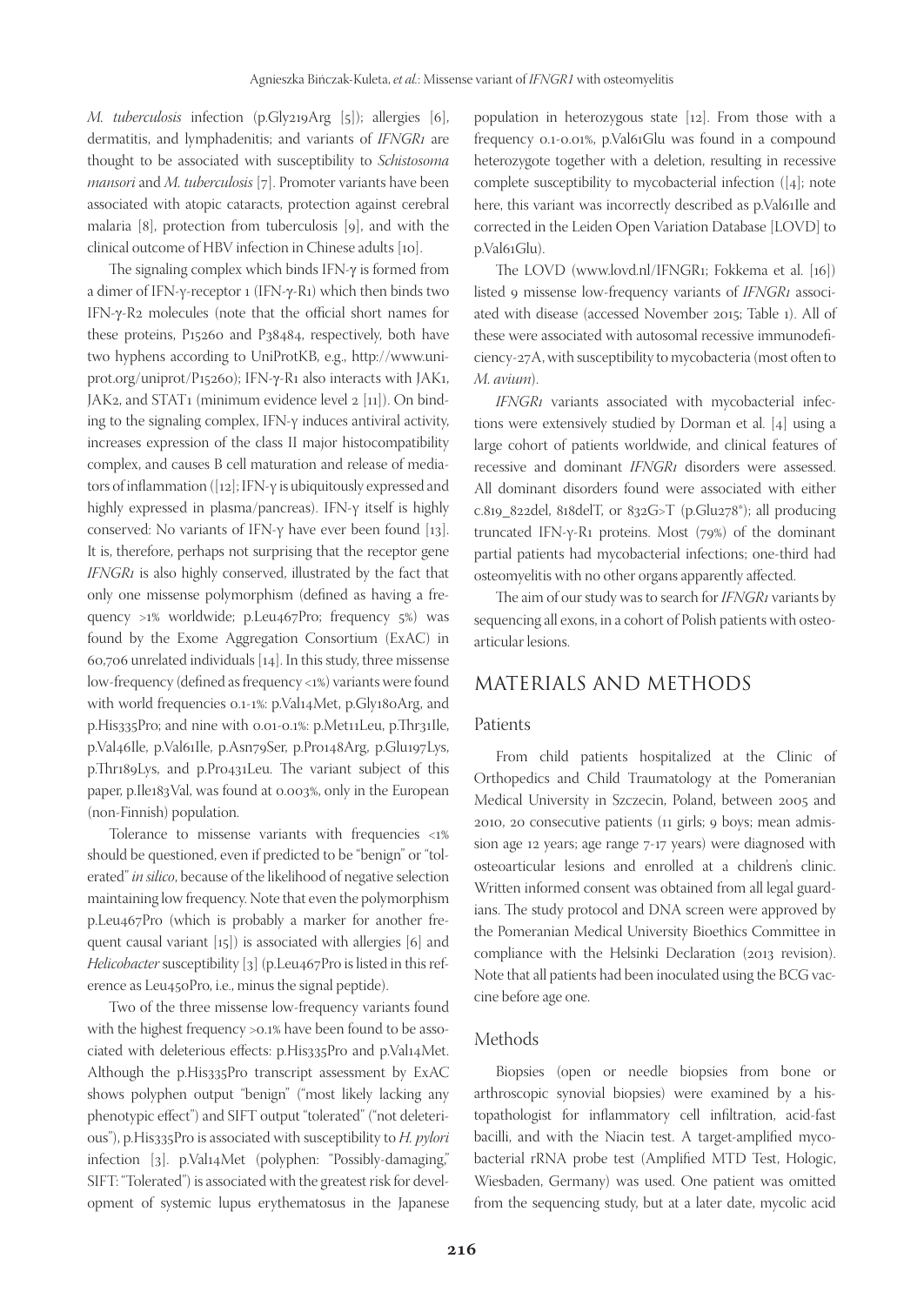|             | Allele frequency (%) [14] |                                                        |                                                 | Source            |  |
|-------------|---------------------------|--------------------------------------------------------|-------------------------------------------------|-------------------|--|
| Variant     | World                     | Mode and disease association<br>European (non-Finnish) |                                                 |                   |  |
| p.Leu467Pro | 5.2                       | 0.21                                                   | Dominant: Allergies                             | [6]               |  |
|             |                           |                                                        | Dominant: Helicobacter susceptibility           | $[3]$             |  |
| p.Val14Met  | 0.18                      | 0.0038                                                 | Dominant: Risk for systemic lupus erythematosus | $[12]$            |  |
|             |                           |                                                        | Recessive: mycobacteria                         | [4]               |  |
|             |                           |                                                        | Dominant: Atopic dermatitis+eczema herpeticum   | $[7]$             |  |
| p.His335Pro | 0.13                      | 0.0030                                                 | Dominant: Helicobacter susceptibility           | [18]              |  |
| p.Val61Glu  | 0.092                     | 0.012                                                  | Compound heterozygote: Mycobacteria             | [4]               |  |
| p.Ile183Val | 0.0033                    | 0.0061                                                 | Dominant: Mycobacteria                          | This article      |  |
| p.Ile87Thr  | 0.0017                    | < 0.0015                                               | Recessive: Mycobacteria                         | [8]               |  |
| p.Ile352Met | 0.0016                    | 0.0030                                                 | Recessive: Mycobacteria                         | [9]               |  |
| p.Ser485Phe | 0.00083                   | 0.0015                                                 | Recessive: Mycobacteria                         | [16]              |  |
| p.Tyr397Cys | < 0.0008                  | < 0.0015                                               | Dominant: Atopic dermatitis+eczema herpeticum   | $[7]$             |  |
| p.Gly219Arg | < 0.0008                  | < 0.0015                                               | Recessive: Mycobacteria, EBV, M. tuberculosis   | $\lceil 5 \rceil$ |  |
| p.Met1Lys   | &0.0008                   | < 0.0015                                               | Recessive: Mycobacteria                         | $[28]$            |  |
| p.Val61Glu  | < 0.0008                  | < 0.0015                                               | Recessive: Mycobacteria                         | $[16]$            |  |
| p.Val63Gly  | &0.0008                   | < 0.0015                                               | Recessive: Mycobacteria                         | $[16]$            |  |
| p.Tyr66Cys  | < 0.0008                  | < 0.0015                                               | Recessive: Mycobacteria                         | $[16]$            |  |
| p.Cys71Tyr  | &0.0008                   | < 0.0015                                               | Recessive: Mycobacteria                         | $[29]$            |  |
| p.Cys77Tyr  | &0.0008                   | < 0.0015                                               | Recessive: Mycobacteria                         | $[16]$            |  |
| p.Cys77Phe  | &0.0008                   | < 0.0015                                               | Recessive: Mycobacteria                         | $[16]$            |  |
| p.Cys85Tyr  | &0.0008                   | < 0.0015                                               | Recessive: Mycobacteria                         | $[16]$            |  |
| p.Ser149Leu | &0.0008                   | < 0.0015                                               | Recessive: Mycobacteria                         | $[15]$            |  |

**TABLE 1.** Deleterious (and putative deleterious) missense variants of IFNGR1 with estimated frequencies and association with disease

Note that association does not imply causality (as several, e.g., p.Leu467Pro) are only markers for putative unknown linked variants. IFNGR1: Interferon gamma receptor 1

high-performance liquid chromatography was used to identify *M. fortuitum* in this patient. All patients received multiple drug anti-mycobacterial treatment with good result (mean observation time: 4 years).

Peripheral-blood-leukocyte genomic DNA from 19 patients was extracted using the QIAamp DNA Mini Kit (Qiagen, Hilden, Germany). Using primer selection software (Lasergene v8.0, DNASTAR, Madison, Wisconsin, USA), primers were designed for all exons of *IFNGR1*:GenBank: NG\_007394 (chromosome 6q23); sequencing was carried out using ABIPRISM 3130, Sequencing Analysis Software v5.4 (Applied Biosystems, Life Technologies Polska, Warsaw, Poland).

Following the discovery of an exon 5 variant, a population group (100 Polish newborns randomly chosen from the Newborn DNA Repository at the Department of Clinical and Molecular Biochemistry at the Pomeranian Medical University in Szczecin [17]) was screened by sequencing exon 5.

Database search included the ExAC Browser [18]; Leiden Open Variation Database (www.lovd.nl/IFNGR1; [16]); UCSC Genome Browser [19]; Seattle SNPs [20]; NCBI ClinVar database [21]; and ENSEMBL [22]. Probability of finding a non-deleterious missense variant ( $n = 87$ ), i.e., not including deletions, frameshifts, stop codons or intronic splice region variants, at random in a European (non-Finnish) sample was estimated from ExAC Browser data by 1 - ((product (1 - *frequency of each variant*)) ^ 38) for 38 haploid genotypes (i.e., 19 patients).

An open-source molecular graphics system (Pymol, version 1.3rl [23]) was used to visualize amino acid interactions. Polyphen and SIFT designations for the variant found were taken from ENSEMBL. Splice variant analysis used the Human Splicing Finder [24].

#### RESULTS

All patients screened (n = 20) suffered from osteoarticular pathologies (Table 2). For all patients the analysis of biopsy specimens using the target-amplified nucleic acid probe test detected mycobacterial rRNA, indicating species from the *M. tuberculosis* complex (i.e., either *M. tuberculosis*, *M. bovis*, *M. bovis* BCG, *M. africanum*, *M. microti*, *M. canetti*, or *M. pinnipedii*). One patient (number 1, Table 2) tested positive with niacin and acid-fast bacilli tests, suggesting *M. tuberculosis* itself. The histopathological examination for acid-fast bacilli or inflammatory cell infiltration gave only several positive results (Table 2), indicating perhaps that in most patients mycobacterial infections were latent.

The analysis of sequencing chromatograms  $(n = 19)$ identified the missense low-frequency variant *IFNGR1*: GenBank: NG\_007394:g.20746A>G (corresponding to GenBank: NM\_000416.2:c.547A>G; dbSNP: rs752756474) in exon 5 from one allele (male; patient number 12; admission age 17 years; Figure 1). This patient had: The right 2<sup>nd</sup> metatarsal bone inflamed (Figure 2); no other inflammatory lesions;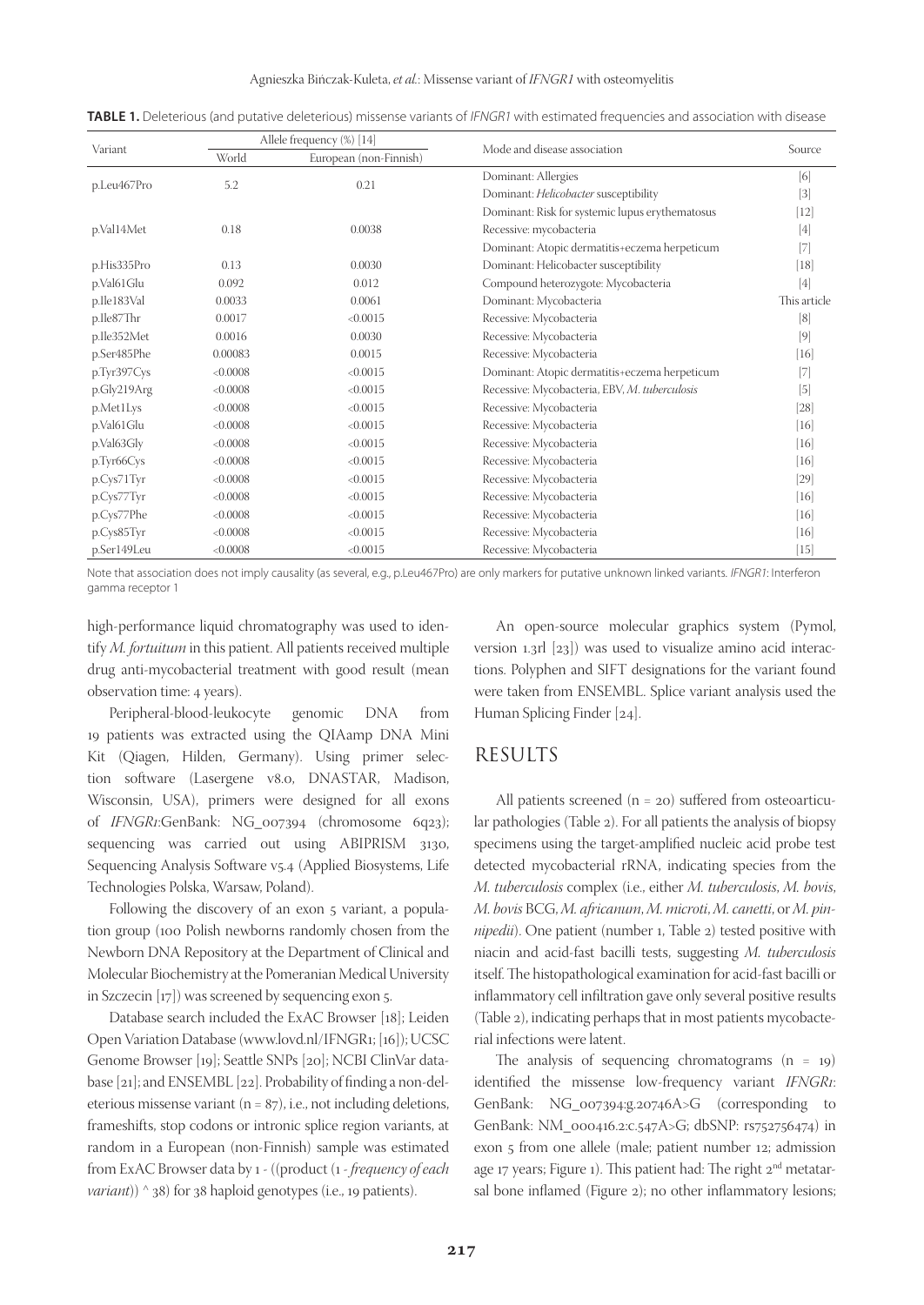Agnieszka Bińczak-Kuleta, *et al.*: Missense variant of *IFNGR1* with osteomyelitis

| Age (years) | Patient number | Gender | Osteoarticular lesion site                           | Treatment    | Biopsy analyses |           |           |   |
|-------------|----------------|--------|------------------------------------------------------|--------------|-----------------|-----------|-----------|---|
|             |                |        |                                                      |              | rRNA            | AF        | HP        | N |
| 7           | 8              | M      | Spine L5, endometrial inflammation                   | Cons., surg. | $\ddot{}$       |           |           |   |
| 7           | 10             | F      | Knee joint synovial hypertrophy                      | Cons.        | $\ddot{}$       |           | $\ddot{}$ |   |
| 9           | 3              | M      | Femur                                                | Cons., surg. | $+$             | $\ddot{}$ |           |   |
| 11          |                | F      | Knee joint synovial hypertrophy                      | Cons.        |                 |           |           |   |
|             | 9              | M      | Foot-soft tissue tumor                               | Cons., surg. | $+$             |           |           |   |
| 11          | 13             | F      | Active chronic inflammation of clavicle proximal end | Cons.        | $\ddot{}$       |           |           |   |
|             | 17             | F      | Tibia stem and epiphyses                             | Cons.        | $+$             |           |           |   |
| 12          | 4              | F      | Spine L3/L4, endometrial inflammation                | Cons., surg. | $+$             |           |           |   |
|             | 5              | M      | Tibia stem and epiphyses                             | Cons., surg. | $+$             |           |           |   |
|             | 6              | M      | Spine L4, intervertebral disc                        | Cons., surg. | $+$             |           |           |   |
| 12          | 18             | F      | Tibia stem and epiphyses                             | Cons., surg. | $+$             | $\ddot{}$ |           |   |
| 13          | 14             | M      | Ankle                                                | Cons.        | $+$             |           |           |   |
| 13          |                | F      | Active chronic inflammation of clavicle proximal end | Cons.        | $+$             |           |           |   |
| 14          | 19             | M      | Tibia stem and epiphyses                             | Cons.        | $+$             |           |           |   |
| 15          | 11             | M      | Ankle                                                | Cons.        | $+$             |           |           |   |
| 15          | 15             | F      | Tibia stem and epiphyses                             | Cons., surg. | $+$             |           |           |   |
| 16          | 16             | F      | Knee joint synovial hypertrophy                      | Cons.        | $+$             |           |           |   |
|             | $\overline{2}$ | F      | Tibia stem and epiphyses                             | Cons., surg. | $+$             |           |           |   |
| 17          | $12*$          | M      | Osteosclerotic metatarsal bone tumor                 | Cons.        | $+$             |           |           |   |

**TABLE 2.** Characteristics and treatment of the patients with osteoarticular lesions whose IFNGR1 exons were sequenced

Age (years) is age at first admission. \*Patient 12: Variant IFNGR1:c.547A>G identified by sequencing. M: Male; F: Female; Cons.: Conservative; Surg.: Surgical; rRNA: Mycobacterial rRNA test (Hologic amplified MTD); AF: Microscopic test for presence of acid-fast bacilli; HP: Histopathological examination for inflammatory cell infiltration; N: Niacin test; +: Positive result; -: Negative result; IFNGR1: Interferon gamma receptor 1



FIGURE 1. Chromatogram showing the interferon gamma receptor 1 (IFNGR1):p.Ile183Val low-frequency variant (antisense sequence of part of exon 5). Arrow indicates the NG\_007394:g20746A>G (p.Ile183Val) variant.

no apparent autoimmune disease; was well-nourished; pain increased over 6 months with diagnosis of a fracture.

The low-frequency variant gave ATC>GTC (p.Ile183Val) at codon 183. No other variants were found in the patients or in the population group subsequently analyzed for this low-frequency variant.

This low-frequency variant was previously found in two European (non-Finnish) people from worldwide exome analysis of  $\sim$ 61,000 unrelated individuals [18], i.e., at 0.003% frequency. *IFNGR1* is highly conserved, and it is possible to estimate the probability of finding a non-deleterious variant at random from the *IFNGR1* entry in the ExAC browser [18]. Note that this analysis does not include other categories of mutation, e.g., intronic splice variants, frameshifts, stop codons, etc., and that no other missense exonic splice variants have been found. This estimate for finding any European (non-Finnish), non-deleterious, missense exonic variant (n = 87) at random in 19 patients was 0.095. However, we know that it is likely that

many variants are held at low frequencies by negative selection (it is also likely that so-far undetected variants also have very low frequency), and many have not been investigated sufficiently to confirm the lack of disease association, and this is therefore likely an overestimate. We, therefore, submit that the p.Ile183Val low-frequency variant, with 0.003% frequency, is here associated with mycobacterial disease.

Polyphen and SIFT analyses for this variant gave "tolerated" and "benign" respectively (ENSEMBL). However, molecular graphics (Pymol [23]; Figure 3) indicated that, although structural changes would appear to be minor, p.Ile183Val could alter beta-strand packing due to loss of van der Waals contacts between Val183 and Pro205. It should also be noted that the variant is found at the first nucleotide of exon 5, and is, therefore, the only missense exonic splice variant to have been identified. Analysis via the Human Splicing Finder indicated that the variant alters an exonic splicing enhancer and creates an exonic splicing silencer, thereby potentially altering splicing - perhaps more likely for a possible deleterious effect.

### DISCUSSION

Our study has identified a new low-frequency variant *IFNGR1*:c.547A>G (p.Ile183Val) found with mycobacterial osteomyelitis. The infective agent was very likely environmental mycobacteria or possibly *M. bovis* BCG (from tuberculosis vaccination).

While it was not possible to eliminate the possibility of mere coincidence of a non-deleterious variant with this disease, the chances of this are low  $\langle 10\% \rangle$ , and note that, the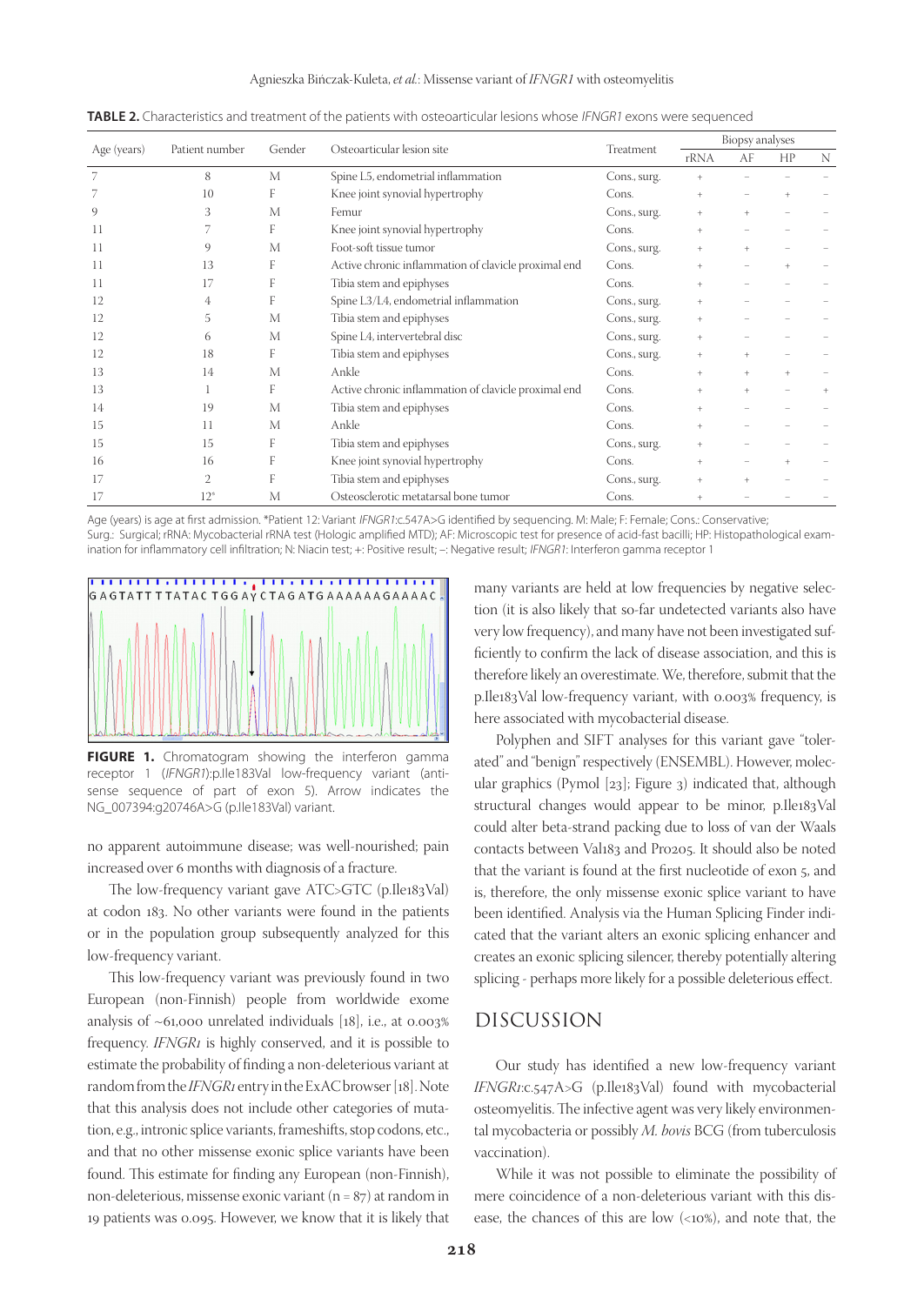

**FIGURE 2.** Mycobacterial lesion. Right foot showing inflammatory lesion (X) of the 2nd metatarsal bone of the patient 12 (in which the low-frequency variant interferon gamma receptor 1 (IFNGR1):p. Ile183Val was identified). White bar length = 2.5 cm.



**FIGURE 3.** Molecular interactions at site of interferon gamma receptor 1 (IFNGR1):p.Ile183Val low-frequency variant. (A) Ribbon diagram of the IFN-γ/IFN-γ-R1 complex. Ile183 is colored magenta; positioned near the putative binding site of the IFN-γ-R2 chain, (B) Close-up view of residues surrounding Ile183 in the crystal structure of IFN-γ-R1. The Ile183Val low-frequency variant could alter the packing of the beta-strands due to loss of van der Waals contacts between Val183 and Pro205 (black lines:p: 0.31 nm; q: 0.55 nm; r: 0.34 nm), possibly altering interaction with IFN-γ-R2.

low-frequency variant detected is very rare (with 0.003% world frequency) and might be deleterious. We therefore feel that, together with the creation of an exonic splicing silencer (or the loss of van der Waals contacts) and with the patient characteristics, this result should be presented to the scientific community. This is the first case of a non-synonymous exonic splice variant to be found, and would be the first case in which a missense low-frequency variant (rather than a deletion/premature stop codon) is associated with dominant susceptibility to mycobacterial osteomyelitis.

The limitations of the study were as follows:

- 1. Biochemical data were not, unfortunately, obtained which could have provided evidence that disruption in IFN-γ-R1 action was the cause of susceptibility to mycobacteria.
- 2. Only one case was found, in which the *IFNGR1*:c.547A>G variant was associated with mycobacterial susceptibility.

3. The screen of the patients with osteoarticular lesions did not include adults (only children were enrolled at the clinic).

It is of some significance that our study, with all exons of *IFNGR1* sequenced, did not find any other low-frequency variant previously associated with mycobacterial infection. A similar study in 93 South Korean patients [25] also did not identify previously reported low-frequency variants in *IL12RB1* and *IFNGR1*, found with mycobacterial infection, despite sequencing all exons (although further changes: Three polymorphisms, one silent and two missense low-frequency variants were identified). As mentioned in the introduction, this indicates that further genes involved in the production or response to IFN-γ should be analyzed, and that, although the study of *IFNGR1* and mycobacterial infection by Dorman et al. [4] was very comprehensive, it was not complete.

It is, therefore, of some importance that screening groups do not narrow the search for *IFNGR1* low-frequency variants prematurely where cost allows (e.g. Quispel et al. [26] only studied exons 2, 3, and 6). A similar observation was made by Fraser et al. [7], who suggested that sequencing all exons and introns of *IFNGR1* might identify previously "unidentified allelic variations in the *IFNGR1* gene (that) might elevate or decrease the risk in this ethnic population (Croatian), as a part of the multigenic predisposition to tuberculosis." (Also note that, IFN-γ-R1 has at least 11 splice variants and thorough analyses of these, and the consequences of variation, has yet to be achieved, although it is thought that only one splice variant predominates).

Dorman et al. [4] identified 38 patients worldwide with a dominant partial deficiency in IFN-γ-R1, 22 patients with recessive complete IFN-γ-R1 deficiency, and 2 patients with recessive partial deficiency. The mean age of those with dominant partial deficiency was 13.4 years, and 32% of patients had mycobacterial infection of bone with no other organs affected (as in our patient number 12 with p.Ile183Val; although note the median number of bone lesions was five, whereas the patient 12 only had one bone lesion). With dominant partial deficiency, the penetrance by environmental mycobacterial disease was 45% by age 10 years in the Dorman et al. [4] study. Of importance here is that, in this study, all dominant partial cases were heterozygous for *IFNGR1* low-frequency variants c.819\_822del, 818delT, or 832G>T - all producing premature translation stop, resulting in IFN-γ-R1 proteins truncated in the extracellular domain; lacking intracellular domains, JAK1, and STAT1 binding sites. In addition, lack of a recycling motif leads to the accumulation of non-functional IFN-γ-R1 proteins (at ~10x normal levels) on the cell membrane, which bind IFN-γ to the same extent as reference IFN-γ-R1 proteins [13,26] but do not transmit a signal. This is thought to result in impedance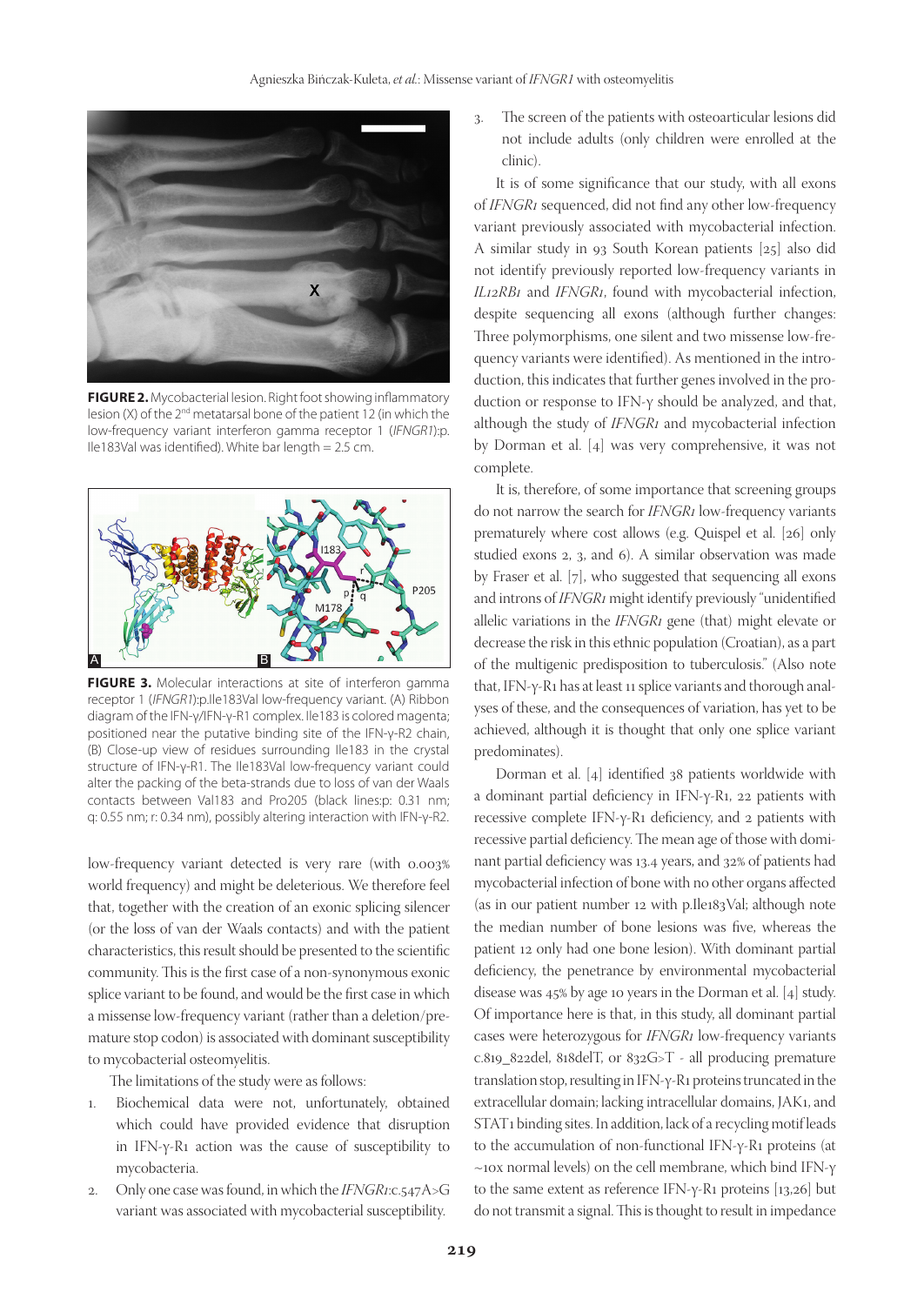of reference proteins produced by the other allele (especially as inactive dimers of affected plus reference proteins will be formed), giving diminished cellular responsiveness to IFN-γ, i.e. dominant partial deficiency results from a dominant negative effect rather than from decrease in gene dosage, and only very high administered concentrations of IFN-γ can compensate for this deficiency.

In dominant partial deficiency very low plasma levels of IFN-γ are found, as in healthy patients, probably indicating sufficient clearance via (lower) levels of receptor binding. In dominant partial deficiencies, IFN-γ does not accumulate to the high levels found in recessive complete deficiency, where there is impaired clearance together with lack of receptor binding [27]. In the latter cases, severe infection with mycobacterial diseases often occurs [13], with a familial preponderance for high IFN-γ levels [27], both of which are not common with dominant partial deficiencies.

Note that in our case, the affected amino acid (183) is found in the extracellular domain and the p.Ile183Val low-frequency variant could alter beta-strand packing due to loss of van der Waals contacts between Val183 and Pro205, altering interactions with IFN-γ-R2 (but this idea would have to be validated experimentally). It would be interesting to now carry out an experiment similar to that by van de Wetering et al. [15], in which the IFN-γ-responsive cell line THP-1 was transduced with *IFNGR1* gene variant p.Tyr66Cys (previously a IFN-γ-R1 deficient cell line transduced with *IFNGR1*:p.Tyr66Cys had given no STAT1 phosphorylation). This resulted in the expression of p.Tyr66Cys at the cell surface but no hampering of action of the reference IFN-γ-R1 with no reduction in response to IFN-γ (with a dominant p.Ile183Val low-frequency variant this would be expected to reduce response to IFN-γ).

In contrast to recessive complete forms, dominant partial deficiency is seldom fatal [27] and can usually be treated, as in our case. Fieschi et al. [27] recommended that, along with genetic counseling, "undetectable or low levels of IFN-γ should lead to the child being treated with subcutaneous IFN-γ while searching for mild low-frequency variants of *IFNGR1* and *IFNGR2*, or null low-frequency variants of *IL12B* and *IL12RB1*". Patients with such low-frequency variants should not be vaccinated with the *M. bovis* BCG vaccine.

It remains to be seen whether the low-frequency variant p.Ile183Val affects IFN-γ-R1 function (and whether/how this low-frequency variant affects the various IFN-γ-R1 splice variants). The cause of mycobacterial osteoarticular infection in most patients in this study could not be explained by exonic low-frequency variants of *IFNGR1*, and therefore, the other genes mentioned earlier should also be analyzed in order to evaluate further mechanisms for susceptibility to mycobacterial osteoarticular infections.

## CONCLUSION

- 1. Coincidence of heterozygous low frequency (0.003%) variant *IFNGR1*:g.20746A>G (p.Ile183Val) was found with susceptibility to mycobacterial osteomyelitis. This is the first missense exonic splice variant to be found and also is the first time that mycobacterial osteomyelitis has been found together with an *IFNGR1* missense variant in dominant mode. The probability of detecting a non-deleterious variant was estimated at <10%.
- 2. Lack of other low-frequency variants found with all exons of *IFNGR1* sequenced, in the screen of patients with osteoarticular lesions, indicates that screening should not yet be restricted to those *IFNGR1* exons, in which deleterious low-frequency variants have so far been found; plus other genes involved in Type 1 T-helper-cell-mediated immune inflammation should also be analyzed.

### ACKNOWLEDGMENTS

This study was supported by Research Grant No. N N403 583338 from the Polish Ministry of Science and Higher Education. This funding body had no role in design, in the collection, analysis, and interpretation of data; in the writing of the manuscript and in the decision to submit the manuscript for publication.

#### DECLARATION OF INTERESTS

The authors declare no conflict of interests.

#### REFERENCES

- [1] Cottle LE. Mendelian susceptibility to mycobacterial disease. Clin Genet 2011;79(1):17-22.
- http://dx.doi.org/10.1111/j.1399-0004.2010.01510.x.
- [2] Bustamante J, Boisson-Dupuis S, Abel L, Casanova JL. Mendelian susceptibility to mycobacterial disease: Genetic, immunological, and clinical features of inborn errors of IFN-γ immunity. Semin Immunol 2014;26(6):454-70.
	- http://dx.doi.org/10.1016/j.smim.2014.09.008.
- [3] Thye T, Burchard GD, Nilius M, Müller-Myhsok B, Horstmann RD. Genomewide linkage analysis identifies polymorphism in the human interferon-gamma receptor affecting *Helicobacter pylori* infection. Am J Hum Genet 2003;72(2):448-53. http://dx.doi.org/10.1086/367714.
- [4] Dorman SE, Picard C, Lammas D, Heyne K, van Dissel JT, Baretto R, et al*.* Clinical features of dominant and recessive interferon gamma receptor 1 deficiencies. Lancet 2004;364(9451):2113-21. http://dx.doi.org/10.1016/S0140-6736(04)17552-1.
- [5] Tesi B, Sieni E, Neves C, Romano F, Cetica V, Cordeiro AI, et al. Hemophagocytic lymphohistiocytosis in 2 patients with underlying IFN-[gamma] receptor deficiency. J Allergy Clin Immunol 2015;135(6):1638.

http://dx.doi.org/10.1016/j.jaci.2014.11.030.

[6] Aoki M, Matsui E, Kaneko H, Inoue R, Fukao T, Watanabe M, et al*.*